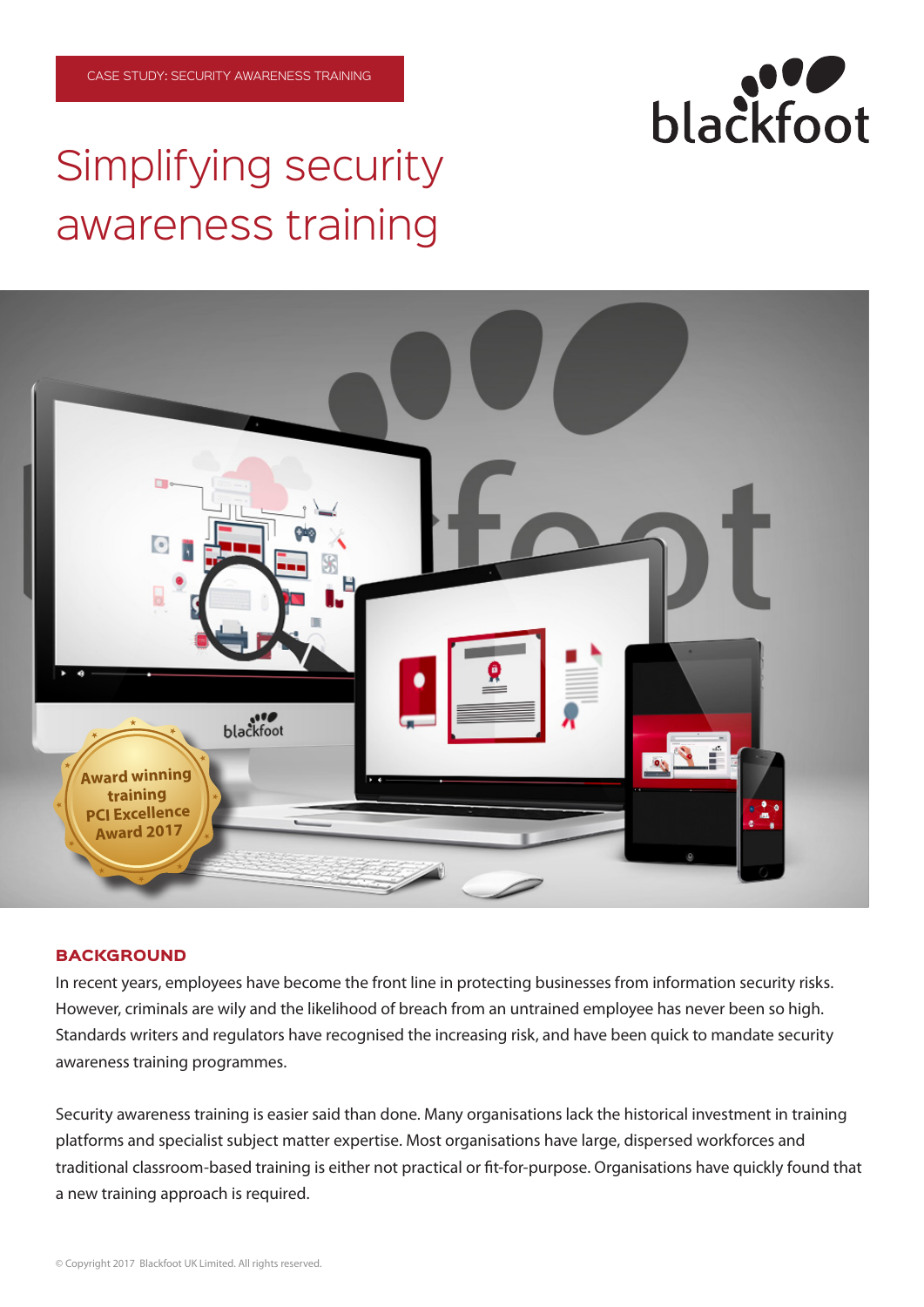## CHALLENGE

Our client accepts payment cards across various payment channels (in-store, online, contact centre). They are also a service provider, delivering co-location and infrastructure services to merchants. They had immediate challenges in meeting or demonstrating compliance in:

- Implementing a formal security awareness programme to make all staff aware of the importance of cardholder data security
- Educating staff upon hire and at least annually
- Training staff to be aware of suspicious behaviour and to report tampering or substitution of devices that capture payment card data
- Training developers in secure coding techniques

Considering the nature of the client's business, it was evident the task ahead was much bigger than training content and logistics. They needed to overcome a whole new range of challenges beforehand, including:

- Moving teaching into long-term memory
- Delivering on-demand, repeatable training
- Making regular content updates
- Tailoring training to various roles
- Training large and increasingly dispersed workforces
- Making security part of the organisation's culture
- Managing progression, testing comprehension and creating auditable evidence
- Making training more affordable than previous programmes

## **Moving teaching into long-term memory**

Traditional classroom training is appropriate for many subjects, however much data security training is technical, dry and unengaging. It is often created by people who are not experts in either data security or training. As people typically only retain around 10 per cent of information from classroom-based training, and the risks associated with storing, transmitting and processing information are now so high, our client needed an alternative. The training needed to be quick, relevant and fun, helping it to be retained within the employee's long-term memory.

## **Delivering on-demand, repeatable training**

To meet the needs of varying security standards, client contracts, employment of seasonal and transitory staff, the client required high-quality, specialist training content to be available throughout the year and on demand. This improves the boarding process for new joiners, and ensures that untrained staff are not opening the organisation to unnecessary risk.

## **Making regular content updates**

The information security and regulatory landscape is constantly evolving. The client knew that threats, standards and regulations change with increasing frequency. The training content would therefore need to be updated with a similar frequency, and by specialists with much greater understanding than those from a single business area or discipline.

## **Tailoring training to various roles**

Information security is relevant to employees from all areas of the business, so the training programme needed to reflect this. The content needed to address each in a way that was appropriate to their business role. This required the use of different delivery mediums and courses, and content written by subject matter experts, rather than by the in-house IT department or a training generalist.

## **Training large and increasingly dispersed workforces**

As many retail businesses, our client employs a number of temporary, part-time and seasonal staff. For larger organisations, the logistics of training thousands of staff across multiple locations and job roles, whilst managing the costs to the business of doing so, is extremely complex. Training people quickly upon hire and without requiring large amounts of time away from their day jobs, is critical. A training platform or portal would therefore be required to make training content available regardless of work shift patterns or location.

#### **Making security part of the organisation's culture**

Embedding security into organisational culture is not a 'one and done' activity. Our client recognised this and wanted the training to support a business plan to drive cultural change. The challenge was how to reinforce the training across the business with messaging that was instantly recognisable as part of the training. This would remind people to 'live' security, keeping the messages front-ofmind at all times.

# **Managing progression, testing comprehension and creating auditable evidence**

Our client not only needed to demonstrate that they had trained all staff at least annually. Staff also had to evidence effective comprehension and that learnings had been translated into their day-to-day roles. Both these aspects are typically verified by a QSA as part of a PCI DSS audit. The client wanted a way to assess an initial understanding of information security, oversee that training was being conducted, measure comprehension and record auditable evidence of this.

# **Making training more affordable than previous programmes**

As many organisations, our client's training department was expected to do more with less budget. The security awareness training solution had to increase training provision without increasing the overall budget requirement proportionately. In short, the cost of training per head needed to decrease, not increase.

# OBJECTIVE

The objective was to simplify security awareness training for a complex business. This would make achieving and maintaining compliance with prescribed standards (e.g. PCI DSS, ISO 27001) easier for our client, and help them make best use of their scarce training budget.